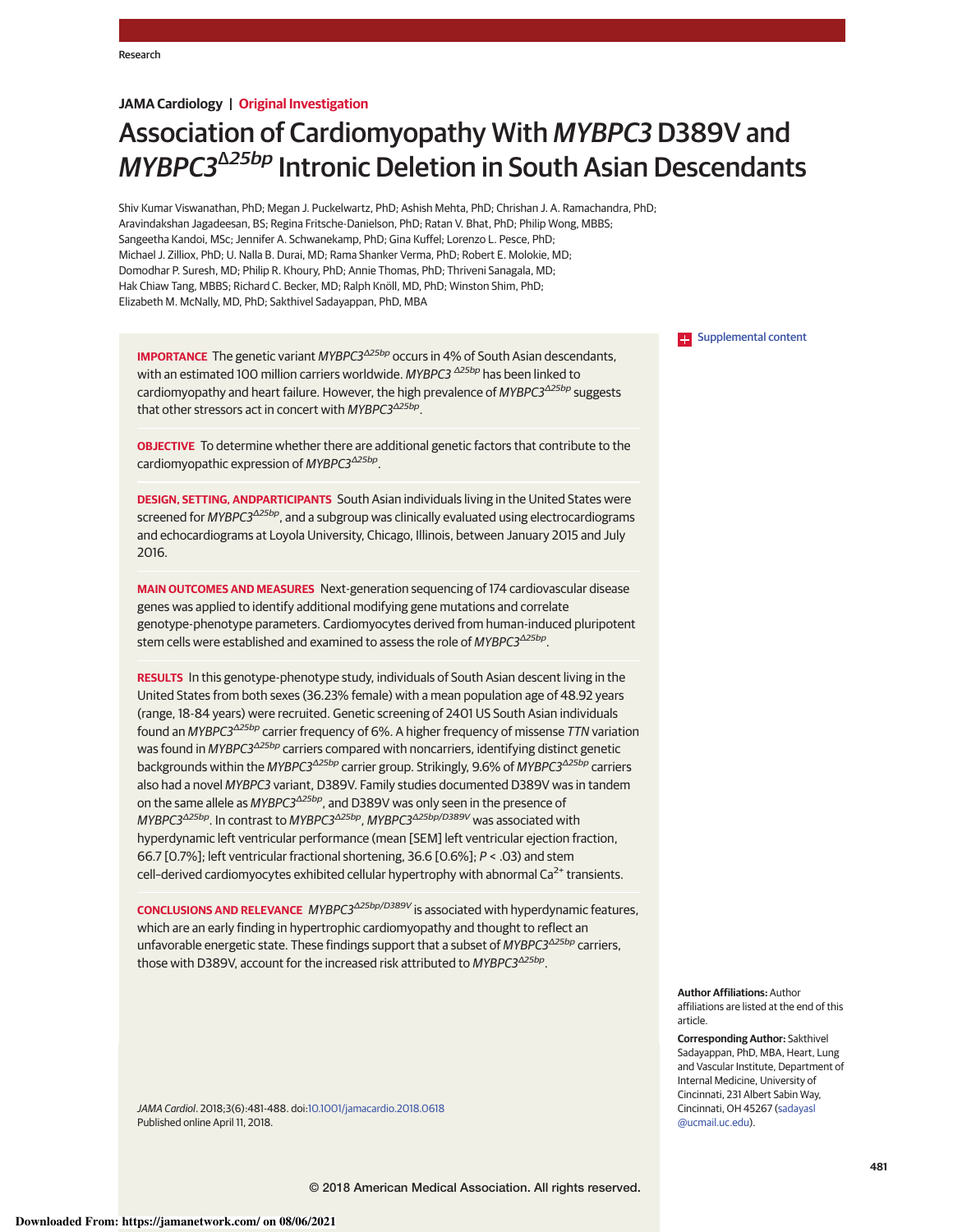ypertrophic cardiomyopathy (HCM) is a global genetic heart disease affecting approximately 600 000 people in the United States and 14.25 million people worldwide.<sup>1</sup> Hypertrophic cardiomyopathy, characterized by ypertrophic cardiomyopathy (HCM) is a global genetic heart disease affecting approximately 600 000 people in the United States and 14.25 million people excessive left ventricular thickening, features of diastolic dysfunction, left ventricular outflow obstruction, arrhythmia, myocardial ischemia, mitral regurgitation, and sudden death, $^{2,3}$ is mainly caused by mutations in sarcomeric genes. Mutations in the thick filament protein-encoding genes MYH7 and MYBPC3 together constitute more than 80% of inherited cases.4,5 MYBPC3 encodes cardiac myosin binding protein-C (cMyBP-C), a vital protein for cardiac performance<sup>6</sup> and regulator of cardiac contractility in response to adrenergic stimulation.<sup>7</sup>

A 25–base pair deletion within intron 32 of the MYBPC3 gene (MYBPC3<sup>Δ25bp</sup>) was previously described as a risk factor for cardiomyopathy<sup>8</sup> and heart failure<sup>9</sup> in South Asian individuals, with an odds ratio of 6.99 for cardiomyopathy in MYBPC3<sup>Δ25bp</sup> carriers.<sup>10</sup> Although this genetic variant was discovered and examined in South Asian individuals living in Asia, it is estimated that 100 million people carry the  $\emph{MYBPC3}^{\Delta25bp}$ variant.<sup>9</sup> Genetically, MYBPC3<sup>Δ25bp</sup> is characterized by incomplete penetrance and variable expressivity.<sup>8,9</sup> MYBPC3<sup>Δ25bp</sup> is associated with a range of outcomes from asymptomatic normal hearts to diastolic dysfunction; hypertrophic, dilated, and restrictive cardiomyopathies with tachyarrhythmias<sup>9</sup>; and left ventricular dysfunction in the setting of coronary artery disease.<sup>11,12</sup> Cardiomyopathy features are increased when MYBPC3<sup> $\triangle$ 25bp</sup> occurs in the presence of other sarcomere gene mutations,<sup>8,13,14</sup> explaining some of the variable expression seen with MYBPC3<sup> $\triangle 25bp$ </sup>. South Asian individuals have been the fastest-growing ethnic group in the world during the past decade, and defining genetic risk factors in this population has substantial clinical effect.<sup>15</sup> The high prevalence of  $MYBPC3^{\Delta25bp}$  in South Asian individuals exceeds the incidence of cardiomyopathy and heart failure,<sup>8</sup> indicating that  $MYBPC3^{\Delta25bp}$  on its own is not sufficient to cause cardiomyopathy and modifying factors add to its risk. Therefore, we undertook a systematic study of clinical and genetic screening to find *MYBPC3<sup>Δ25bp</sup>* carriers among South Asian individuals who migrated to the United States to better define the cardiovascular findings associated with MYBPC3<sup>A25bp</sup>.

# **Methods**

#### Institutional Review Board Approval

This study was performed in accordance with the Declaration of Helsinki. All experimental protocols were approved by the institutional review board of the host institutes (Loyola University Chicago institutional review board [LU207815 and 207359], Chicago, Illinois, and SingHealth institutional review board [CIRB 2015/2521], Singapore).

#### Sample Collection and Genotyping

Participants were prospectively recruited and enrolled through community engagement at local venues. Saliva samples (3-5 mL) were collected in either sterile 15-mL tubes and frozen at **Question** Are there additional genetic factors that contribute to the cardiomyopathic expression of *MYBPC3*<sup>Δ</sup>*25bp* variant, which is found in nearly 100 million individuals worldwide?

**Findings** In this genotype-phenotype study, *MYBPC3*<sup>Δ</sup>*25bp* was found in 6% of 2401 South Asian individuals living in the United States, and genetic and phenotypic characterization of a subset identified distinct populations within this heterogeneous group. Specifically, 9.6% of *MYBPC3<sup>Δ25bp</sup>* carriers also had a novel *MYBPC3* variant, D389V, on the same single allele, and this subset had hyperdynamic findings on echocardiogram.

**Meaning** Additional genetic variants, specifically D389V, were associated with the variable cardiomyopathic findings linked to *MYBPC3*<sup>Δ</sup>*25bp .*

−20°C or using the Saliva DNA Sample Collection Kit (Cat OG-500, DNA Genotek) and stored at ambient temperature. Blood samples for genotyping were collected in EDTA vacutainers (Catalog No. 367861; BD Bioscience), and DNA was isolated using the Blood DNA Isolation Kit (Catalog No. 51104; Qiagen). Polymerase chain reaction amplification of MYBPC3Δ25bp (rs36212066) used the forward primer 5′-GTT TCC AGC CTT GGG CATAGT C-3′ and reverse primer 5′-GAG GAC AAC GGA GCA AAG CCC-3′, using REDTaq PCR master mix (Sigma-Aldrich) and 2.5% agarose gel analysis. DNA samples for sequencing were isolated from 10 mL of peripheral blood, as described previously, using the Blood DNA Isolation Kit (Catalog No. 51104; Qiagen). Participants in the United States who were positive for the *MYBPC3*<sup>Δ25bp</sup> variant, their firstdegree relatives, or random control individuals were contacted in a single-blinded manner to participate in the follow-up genotype-phenotype study at Loyola University Chicago (LU207377 and LU207813), for which they provided additional written informed consent. Participants were provided a questionnaire pertaining to ethnic background, health history, family history, comorbid conditions, and current medications. The questionnaire was completed on a voluntary basis, and questions were answered only to the extent that each participant was willing.

## Measuring Cardiac Function in US South Asian Individuals

Twelve-lead electrocardiograms with rhythm strips were performed at rest in a supine position using a MAC 5500 HD (GE Healthcare). Tracings were interpreted blinded to genotype. Two-dimensional (2-D) echocardiography and Doppler examinaton were performed from standard transthoracic windows using Acuson Sequoia (Siemens Medical Solutions) and Vivid 7 (GE Healthcare). Echocardiograms were interpreted by a reader blinded to genotype. Left ventricular (LV) internal diastolic diameter, end-diastolic thickness of the posterior wall and anterior interventricular septum were measured using 2-D echo. Left ventricular mass was determined using the Devereux formula and indexed for body surface area. Relativewall thickness was obtained using the formula (2 times posterior wall thickness in diastole) divided by LV diastolic dimension. Left ventricular ejection fraction (LVEF) and left ventricular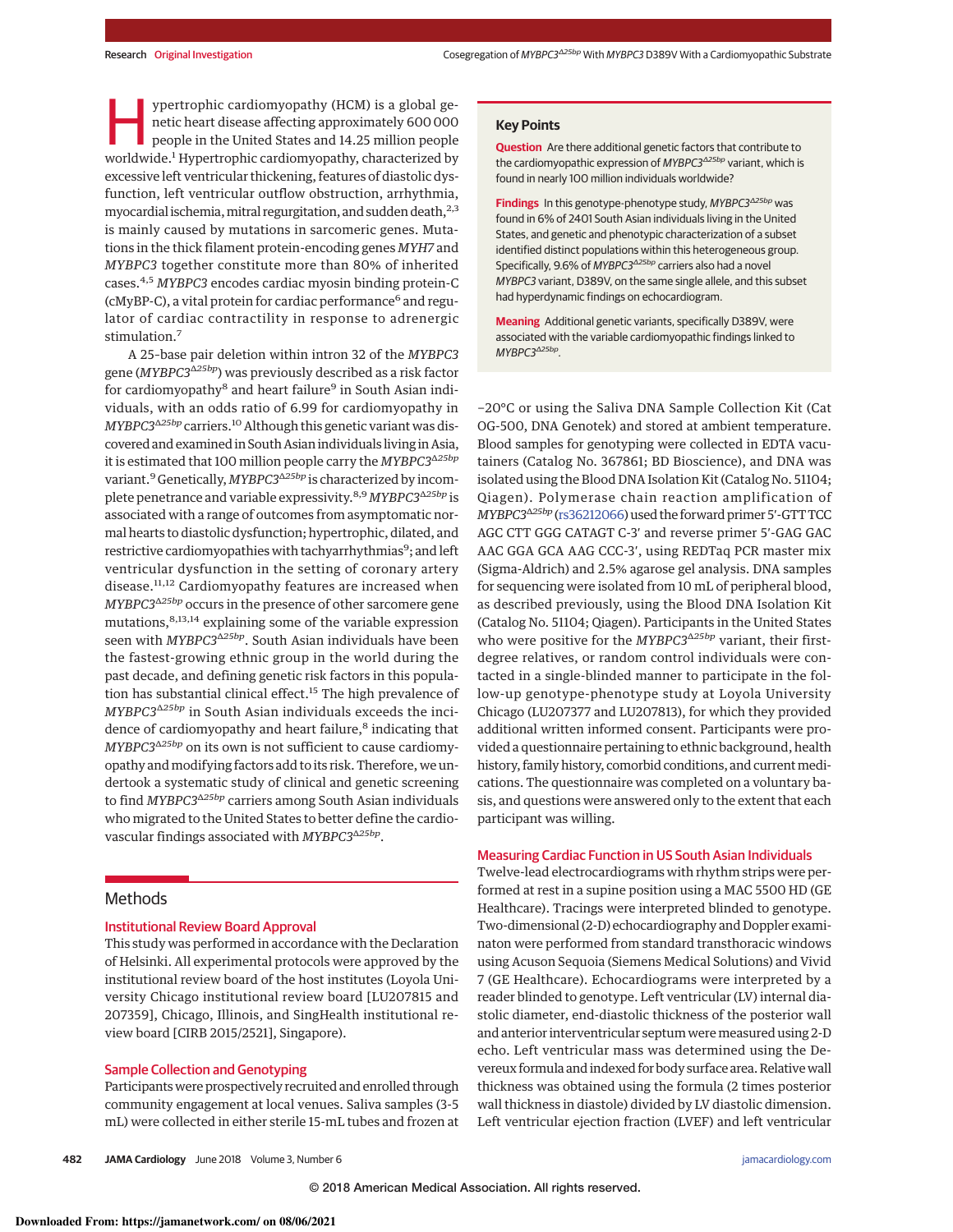fractional shortening (LVFS) were calculated using Biplane Simpson method. Left ventricular diastolic function was evaluated using tissue Doppler velocities of mitral annulus as well as transmitral pulsed wave Doppler velocities. Medial and lateral tissue Doppler (e′) velocities weremeasured by placing the sample volume at the base of the interventricular septum and anterolateral wall in apical 4-chamber view immediately below the mitral annulus. Transmitral Doppler tracings were obtained by placing the sample volume in the left ventricle at the tip of the mitral valve leaflets. Early (E-wave) and late (A-wave) diastolic transmitral velocities, E to A ratio, and deceleration time were measured from transmitral Doppler tracings. Apical 4-chamber and 2-chamber views were used to determine left atrial area and length.

#### DNA Sequence Analysis

The TruSight Cardio Kit (Catalog No. FC-141-1011; Illumina) was used to sequence 174 cardiovascular disease genes (eTable 1 in the Supplement) on an Illumina MiSeq with 150–base pair paired-end reads. Sequences were aligned using the Burrows-Wheeler Aligner, and the GATK haplotype caller was applied to generate variant call files as described.<sup>16</sup> Variants were interpreted with SnpEff, and HIGH (stop gain/loss, splice site, frameshifts) and MODERATE (missense) effect variants were curated.17Variantswere ranked byminor allele frequency based on data from ExAC.<sup>18</sup> Variant call files were filtered for variants in 46 genes specifically involved in cardiomyopathy, with an ExAC frequency of 0.01 or less (eTable 1 in the Supplement). The number of variants identified in each gene was normalized to cohort size, and *MYBPC3*<sup>Δ25bp</sup> carriers and noncarriers were compared. TTN variant comparisons were made with an unpaired  $t$  test. Fisher exact test was used to compare individual variants in carriers vs noncarriers. A 1-way analysis of variance was used to compare functional cardiac measures in noncarriers, MYBPC3<sup>Δ25bp</sup>, and MYBPC3<sup>Δ25bp</sup>/D389V participant, followed by Tukeymultiple comparisons test. Statistical analyses were performed using Prism 7 (GraphPad).

## Generation of Human-Induced Pluripotent Stem Cells and Cardiomyocyte Differentiation

Genotype-positive and genotype-negative participants were recruited to generate induced pluripotent stem cells (iPSCs). Peripheral blood mononuclear cells were isolated from whole blood (5 mL) using Ficoll-Paque (GE Healthcare Life Sciences) and cultured in peripheral blood mononuclear cell medium. Peripheral blood mononuclear cells were transduced using CytoTune-iPS 2.0 Sendai Reprogramming Kit (Thermo Fisher Scientific), all performed according to the manufacturers' instructions. Colonies that appeared underwent clonal expansion and were maintained in feeder-free conditions.<sup>19</sup> Human iPSCs were differentiated into cardiomyocytes using an embryoid body-based protocol.<sup>20</sup> Briefly, iPSCs were dissociated into single cells and aggregated into embryoid bodies with stage-specific media changes for the next 8 days. Embryoid bodies were plated on gelatin-coated dishes on day 8 and maintained in embryoid body–2 medium (Dulbecco modified eagle medium/F12 with 2% fetal bovine serum).

Figure 1. Prevalence and Incomplete Penetrance of MYBPC3<sup>Δ25bp</sup> in South Asian Individuals From the United States



Genotype distribution of 2401 US South Asian participants. Among carriers of the *MYBPC3*<sup>Δ</sup>*25bp* variant, 5.79% (139, dark color sector) were heterozygous, and 0.21% (5, light color sector) were homozygous. bp Indicates base pair; NC, noncarrier.

## Imaging and Protein Analysis of Ca<sup>2+</sup> Transients

Imaging of  $Ca<sup>2+</sup>$  transients was performed on isolated single CMs generated from human iPSCs and seeded on matrixcoated slides using the  $Ca^{2+}$  probe fluo-4-acetoxymethyl ester (Fluo-4AM). Signals were captured using a high frame rate Cascade EMCCD camera (Photometrics) and analyzed using MetaMorph software, version 7 (Molecular Devices).

## Statistical Analysis

Results were reported as mean (SE) of independent experiments. The comparison between 2 groupswas performed using the  $t$  test, whereas to compare multiple groups, 1-way analysis of variance followed by Kruskal-Wallis analysis was used. A 2-sided P value less than .05 was considered statistically significant.

## **Results**

## Prevalence of *MYBPC3*<sup>Δ25bp</sup> US South Asian Individuals

Most HCM-causing MYBPC3 mutations are dominantly inherited; however, MYBPC3<sup>A25bp</sup> has a more complex effect because its population prevalence significantly exceeds that of HCM.<sup>8,9</sup> We randomly screened for the presence of MYBPC3<sup>Δ25bp</sup> among US South Asian individuals. During a 2-year period, we evaluated 2401 US South Asian participants from several cities in the United States. Using a polymerase chain reaction–based assay (eFigure 1A in the Supplement), the population frequency of the MYBPC3Δ25bp variant in US South Asian individuals was 6%, including both heterozygous (5.79%) and homozygous (0.21%) carriers (139 of 2401 and 5 of 2401, respectively) (Figure 1), as measured from a diverse age group (eFigure 1B in the Supplement). These values are higher than the previously reported prevalence of approximately 4.0% in South Asian individuals.<sup>9</sup> The variant allele frequency was 3.14% with a Fisher exact test P value of .03, indicating that the variant's distribution follows Hardy-Weinberg equilibrium.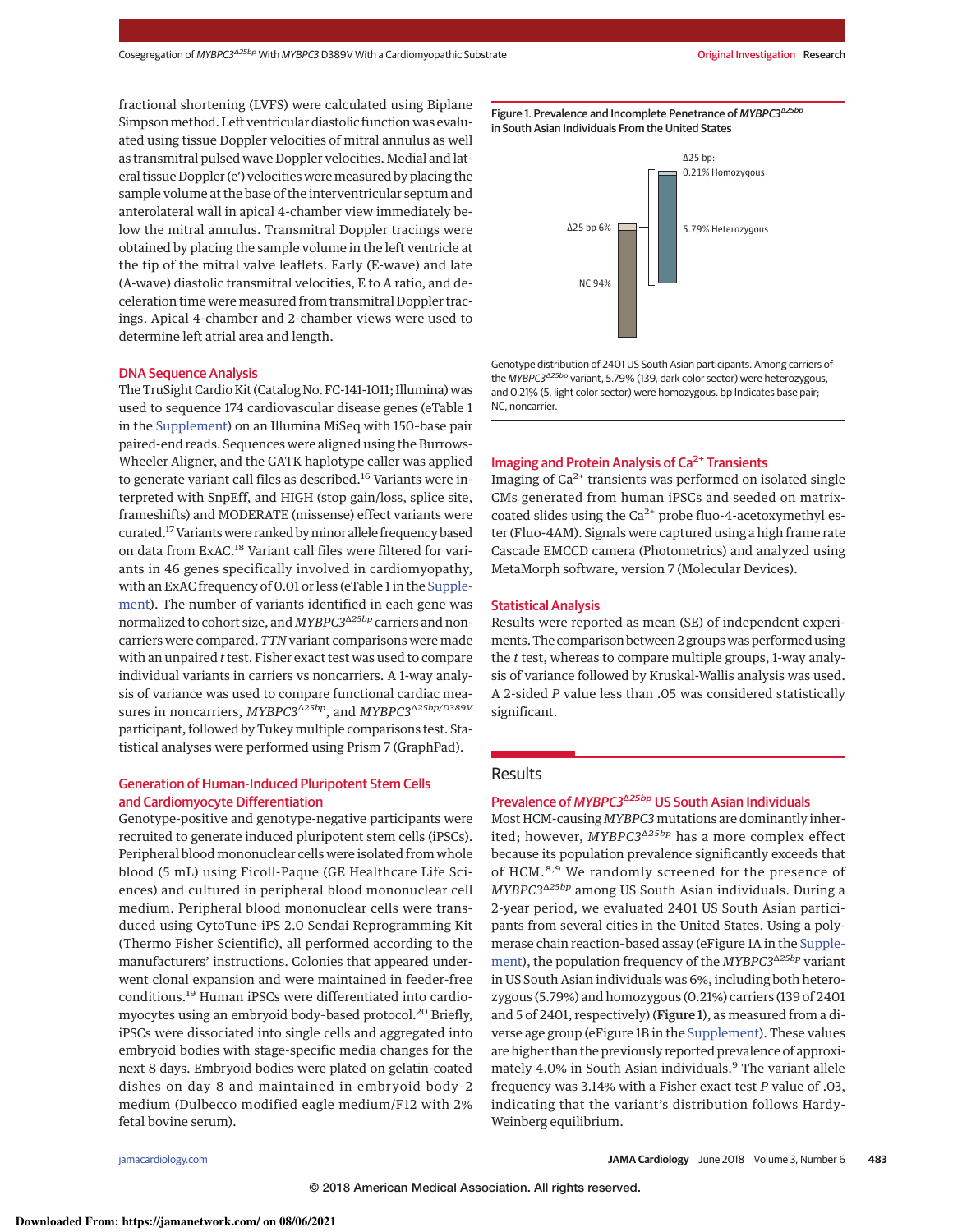#### Table. Sample Cohort, Clinical Risk Factors, ECG, and Echocardiographic Data

| Variable                                       | Noncarriers.<br>Mean (SEM) | No.          | Carriers, Mean (SEM) | No.            | $P$ Value <sup>a</sup> |
|------------------------------------------------|----------------------------|--------------|----------------------|----------------|------------------------|
| Male, %                                        | 57.14                      | 20           | 48.94                | 23             |                        |
| Female, %                                      | 42.86                      | 15           | 51.06                | 24             | 0.51                   |
| Age, y                                         | 45.1(1.71)                 | 35           | 47.6 (1.73)          | 47             | .31                    |
| Blood pressure, mm Hq                          |                            |              |                      |                |                        |
| <b>Diastolic</b>                               | 74.33 (1.78)               | 33           | 74.24 (1.73)         | 37             | .93                    |
| Systolic                                       | 122.1(2.29)                | 33           | 127(2.64)            | 39             | .12                    |
| Body surface index, %                          | 1.81(0.03)                 | 35           | 1.81(0.03)           | 42             | .97                    |
| ECG characteristics <sup>b</sup>               |                            |              |                      |                |                        |
| OT <sub>c</sub>                                | 407.9 (3.38)               | 35           | 416.4 (3.96)         | 38             | .10                    |
| Echocardiographic characteristics <sup>b</sup> |                            |              |                      |                |                        |
| LVEF, %                                        | 60.52(1.19)                | 35           | 62.78 (1.08)         | 41             | .28                    |
| LVFS, %                                        | 32.27 (0.81)               | 36           | 34.92 (0.81)         | 41             | .04                    |
| LV mass index                                  | 63.32(2.55)                | 36           | 66.74 (2.37)         | 42             | .32                    |
| IVS, cm                                        | 0.91(0.04)                 | 36           | 0.89(0.03)           | 42             | .84                    |
| LVPW, cm                                       | 0.82(0.02)                 | 36           | 0.86(0.03)           | 42             | .11                    |
| RWT, cm                                        | 0.38(0.01)                 | 36           | 0.41(0.01)           | 42             | .21                    |
| LA Volume 4C mod, mL                           | 38.22 (1.80)               | 36           | 36.52 (1.56)         | 37             | .48                    |
| LA Volume index                                | 24.9 (0.88)                | 32           | 24.05 (1.05)         | 40             | .53                    |
| LVOT Gradient, mm Hq                           | 4.24(0.24)                 | 36           | 4.33(0.21)           | 40             | .84                    |
| E/A Ratio                                      | 1.44(0.07)                 | 36           | 1.32(0.07)           | 42             | .16                    |
| E/e' Ratio                                     | 8.7(0.43)                  | 36           | 6.78(0.34)           | 37             | .49                    |
| Clinical presentation                          |                            |              |                      |                |                        |
| Family history, %                              | 22.22                      | 8            | 26.19                | 11             | <b>NA</b>              |
| Hypertension, %                                | 13.89                      | 5            | 26.19                | 11             | <b>NA</b>              |
| <b>Diabetes</b>                                | 2.78                       | $\mathbf{1}$ | 11.9                 | 5              | <b>NA</b>              |
| Hyperlipidimic                                 | 13.89                      | 5            | 16.8                 | $\overline{7}$ | <b>NA</b>              |

Abbreviations:

ECG, electrocardiogram; E/A ratio, ratio of early transmitral flow to late flow owing to atrial contraction; E/e′ Ratio, ratio of early transmitral flow to left ventricular early diastolic velocity; IVS, interventricular septal thickness; LA, left atrium; LVEF, left ventricular ejection fraction; LVFS, left ventricular fractional shortening; LVOT, left ventricular outflow tract; LVPW, left ventricular posterior wall thickness; NA, not applicable; QTc, corrected QT interval; RWT, relative wall thickness; 4C, four-chamber view.

<sup>a</sup> Statistical significance was calculated using unpaired t test or χ 2 test for categorical variables.

**b** Electrocardiogram and echocardiography measurements were taken under normal and conscious conditions.

## Clinical Findings in US South Asian MYBPC3<sup>Δ25bp</sup> Carriers

To further characterize the association between the MYBPC3<sup>Δ25bp</sup> variant and the presence of cardiomyopathy in US South Asian individuals, cardiac phenotype was assessed using 12-lead electrocardiogram and echocardiogram in carriers (n = 47, 43 heterozygous and 4 homozygous) and noncarriers (n = 35) at a single time. Mean (SE) age at the time of study in noncarriers and carriers was 45.1 (1.71) years and 47.6 (1.73) years ( $P = .31$ ), respectively (Table). Blood pressure was not significantly different between noncarriers and carriers (Table), and both noncarriers and carriers showed normal correlation between mean arterial pressure and body surface area (eFigure 1C in the Supplement). Comparing echocardiographic parameters indicative of HCM, such as relative wall thickness, intraventricular septal thickness, LV posterior wall thickness, and mitral inflow pattern (E/e′ ratio) (eFigure 1D-G in the Supplement) revealed no significant differences between the groups. The percent LVFS (eFigure 1H in the Supplement), but not LVEF (eFigure 1I in the Supplement), showed a small but significant increase between MYBPC3Δ25bp carriers and noncarriers. Collectively, these data demonstrate that the MYBPC3<sup> $\triangle 25bp$ </sup> variant alone does not elicit an overt HCM phenotype.

## Genetically Distinct Subgroups Among *MYBPC3<sup>Δ25bp</sup>* Carriers

Because population reports of MYBPC3<sup> $\triangle 25bp$ </sup> carriers suggest incomplete penetrance and an increased frequency among

**484 JAMA Cardiology** June 2018 Volume 3, Number 6 **(Reprinted)** jamacardiology.com

bona fide HCM patients,<sup>9</sup> we evaluated the possibility of other cardiomyopathy variants existing in  $MYBPC3^{\Delta25bp}$  carriers using targeted sequencing on 72 participants. A panel of 174 cardiovascular disease–associated genes was sequenced and evaluated for protein-altering variants with moderate and high effect, as interpreted by snpEff.<sup>17</sup> Forty-six genes from this panel are specifically linked to cardiomyopathy.We analyzed proteinaltering variants including nonsense and nonsynonymous changes in only these 46 cardiomyopathy genes (eTable 1 in the Supplement). Protein-altering variant numbers were normalized to cohort size; the MYBPC3<sup>Δ25bp</sup> carrier group had a 1.4-fold excess of rare variants compared with the noncarrier group; this difference was not significant in the context of the small sample size. The genes with variants are depicted in eFigure 2A in the Supplement, with rare being defined as a global ExAC minor allele frequency of 0.01 or less. MYBPC3<sup>Δ25bp</sup> carriers had 4.8 rare protein-altering variants per individual, while noncarriers had 3.4, consistent with a distinct genetic background between MYBPC3<sup> $\triangle$ 25bp</sup> carriers and noncarriers (eTables 2-3 in the Supplement).

We separately considered protein-altering variants in TTN, which encodes the giant protein titin. TTN truncating mutations are linked to heart failure and cardiomyopathy.  $21,22$  TTN is also uniquely enriched with an extraordinarily high degree of missense variants of unclear functional impact. We reasoned that the signature of TTN variation could be used to identify subgroups within the cohort of  $MYBPC3^{\Delta25bp}$  carriers.  $MYBPC3^{\Delta25bp}$  carriers had an excess of rare TTN variants (3.2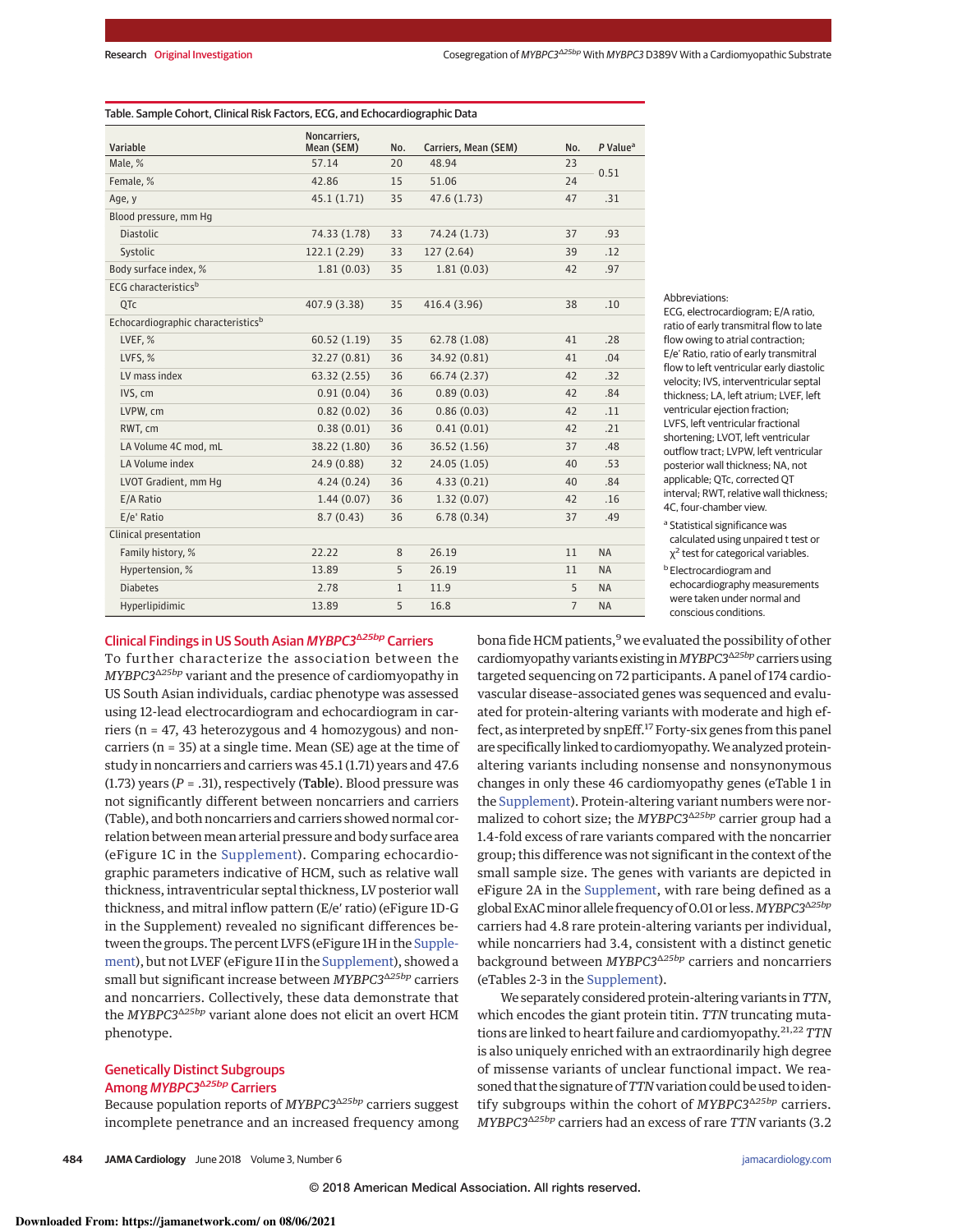counts), compared with noncarriers (2.4 counts) per participant (eFigure 2B in the Supplement). Using the South Asian (SAS) population frequencies from  $ExAC<sub>18</sub>$  population frequency differed for TTN variants in MYBPC3Δ25bp carriers compared with the noncarrier group. The mean (SE) ExAC\_SAS frequency of TTN variants in MYBPC3<sup>Δ25bp</sup> carriers was 0.010 (0.0009) comparedwith0.005 (0.001) in noncarriers (P < .001) (eFigure 2C in the Supplement), suggesting a distinct genetic landscape between MYBPC3<sup> $\triangle 25bp$ </sup> carriers and noncarriers. When using the Non-Finnish European ExAC population frequencies, we found no difference between carriers and noncarriers for TTN variants. In addition, when evaluating other cardiomyopathy genes, we saw no significant difference between the carriers and noncarriers using ExAC\_SAS frequencies. Thus, the distinct TTN landscape in  $MYBPC3^{\Delta25bp}$  carriers is both population- and gene-specific (eFigure 2 in the Supplement). Because TTN truncating variants are highly enriched in dilated cardiomyopathy,<sup>23</sup> we separately evaluated TTN truncating variants. Two TTN truncating variants were identified in the cohort: a frameshift variant in a  $MYBPC3^{\Delta25bp}$ carrier and an early termination variant in a noncarrier, both of which are part of exon 48 of the Novex-3 transcript and unlikely to be important for the pathogenesis of cardiac dysfunction, suggesting that TTN truncating variants do not account for differences between MYBPC3<sup>Δ25bp</sup> carriers and noncarriers. Overall, the TTN genetic signature in MYBPC3<sup>Δ25bp</sup> carriers marks population stratification within the analyzed US South Asian cohort.

## A Novel Second Variant in MYBPC3 Identified in *MYBPC3<sup>Δ25bp</sup>* Carriers

We found a novel MYBPC3 missense single-nucleotide polymorphism in a subset of *MYBPC3*<sup>Δ25bp</sup> carriers encoding an A to T nucleotide change at chr11:47365100, producing a missense aspartic acid (D) to valine (V) variant at amino acid 389 in cMyBP-C (D389V) (Figure 2A and eFigure 3A in the Supplement). D389V was the only variant found to be significantly enriched in MYBPC3<sup> $\triangle 25bp$ </sup> carriers and was not identified in noncarriers (Fisher exact test 0.0019, eTable 4 in the Supplement). D389V localizes in MYBPC3 exon 12 at the interface between C2 domain of the cMyBP-C and the S2 domain of myosin (Figure 2B and eFigure 3B in the Supplement). This domain interface directly regulates the superrelaxed state of cardiac contraction.<sup>24</sup> The glutamic acid in position 389 of the protein has been conserved among various species (eFigure 3C in the Supplement).We next screened specifically for the D389V variant and determined its presence in 13 of 136 MYBPC3<sup>Δ25bp</sup> carriers (9.6%) and absence in 1488 US South Asian individuals who do not carry the MYBPC3<sup>Δ25</sup> allele (Figure 3A). D389V variant was carried in tandem on the same allele as MYBPC3Δ25bp, as confirmed by family studies (eFigure 4A in the Supplement). D389V variant was never seen in the absence of MYBPC3<sup>Δ25bp</sup>. Thus, it is likely that MYBPC3<sup>D389V</sup> arose on the background of the MYBPC3<sup>Δ25bp</sup> allele. We reevaluated the echocardiographic findings, excluding those with confounding genetic variants or confounding comorbidities (eTable 5 in the Supplement). Left ventricular ejection fraction and LVFS were significantly increased in those carrying

#### Figure 2. Representation of D389V Rare Variant in MYBPC3<sup>Δ25bp</sup> Carriers

Rare variants unique to either MYBPC3∆25bp **A** noncarriers or carriers





A, Sequencing was used to identify rare protein-altering variation in 46 cardiomyopathy genes. An excess of unique singleton rare variants occurred in both *MYBPC3*<sup>Δ</sup>*25bp* carriers (light bar) and noncarriers (dark bar). D389V (arrowhead) was the only variant present in more than 5 carriers and 0 noncarriers (NCs). B, The *MYBPC3* gene and cMyBP-C protein structure with the positions of D389V (green asterisks) and *MYBPC3*<sup>Δ</sup>*25bp* (red asterisk) indicated. Within the *MYBPC3* gene, these 2 variants are separated by 12 kilobases (kb) (top). D389V falls in the C2 domain of cMyBP-C in a region implicated in binding myosin heavy chain (bottom).

D389V plus  $MYBPC3^{\Delta25bp}$  (mean [SD] LVEF, 66.7% [0.7%]; LVFS, 36.6%  $[0.6\%]$ ;  $P = .03$ ; n = 9) compared with  $MYBPC3^{\Delta25bp}$  carriers (mean [SD] LVEF, 61.7 [1.2], LVFS, 34.3 [1.2]) and noncarriers (mean [SD] LVEF, 60.6 [1.1]; LVFS, 32.3 [0.8]) (Figure 3B; eFigure 4B in the Supplement), consistent with a hyperdynamic state and similar to what has been described in early HCM.<sup>25</sup>

## Human-Induced Pluripotent Stem Cell–Derived Cardiomyocytes Carrying D389V Recapitulated HCM-Like Phenotypes

To better understand the cellular phenotype linked to MYBPC3<sup>^25bp/D389V</sup>, we examined human cardiomyocytes derived from iPSCs. Strikingly, cardiomyocytes derived from 2 individuals with MYBPC3 $\Delta$ 25bp/D389V were significantly more hypertrophic compared with control cardiomyocytes and cardiomyocytes with MYBPC3<sup> $\triangle 25bp$ </sup> alone (Figure 4A and B), consistent with a hypertrophic cellular phenotype. An increased frequency of arrhythmic cells as well as ectopic  $Ca<sup>2+</sup>$  transients were observed, in cardiomyocytes with MYBPC3<sup>Δ25bp/D389V</sup> compared with MYBPC3<sup> $\triangle 25bp$ </sup> alone or control cells (eFigure 4C and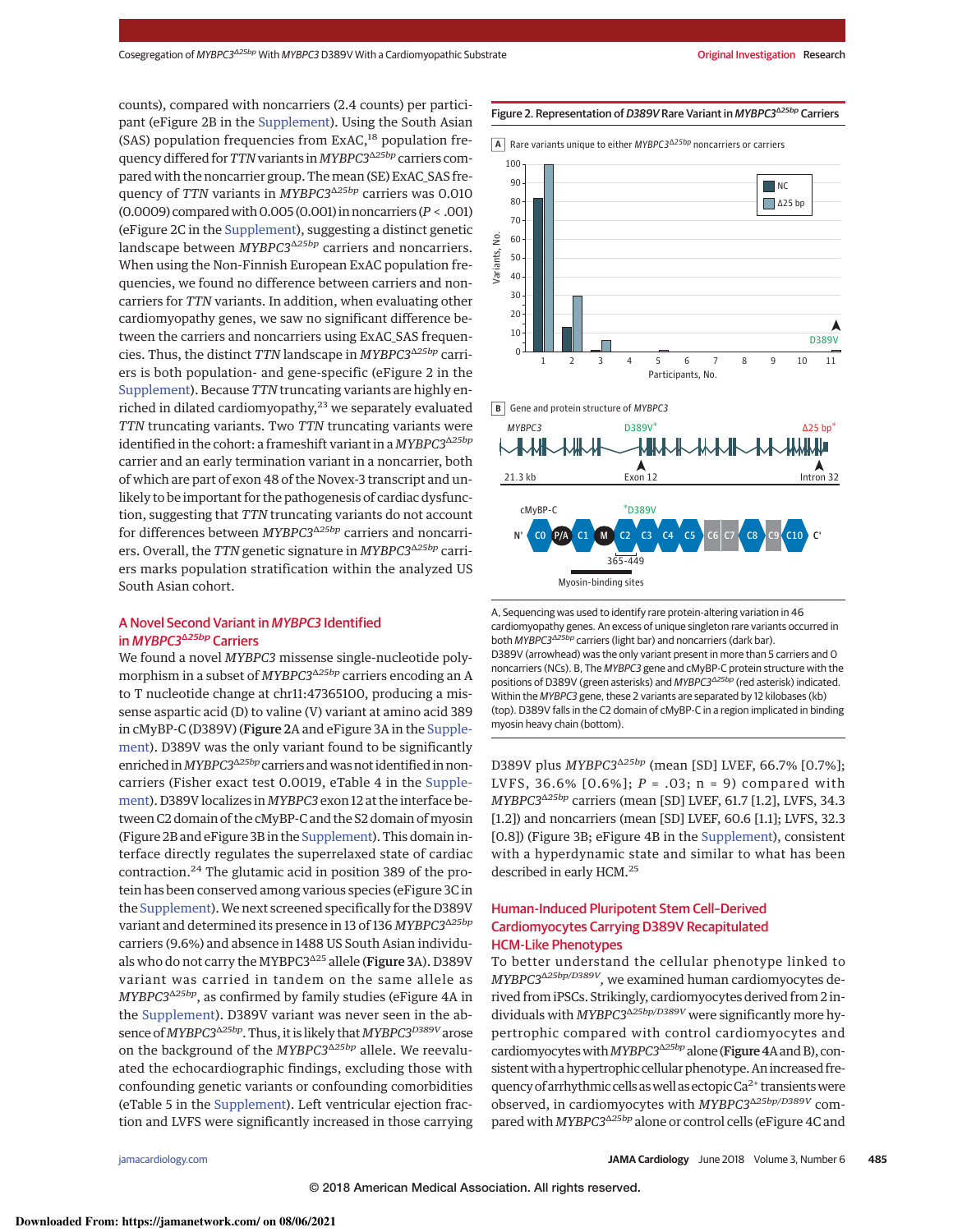



A, Prevalence of the D389V genotype as a subset of the *MYBPC3*<sup>Δ</sup>*25bp* carriers among all samples. B, Left ventricular ejection fraction was significantly elevated (66.7 [0.7]) in participants who carry *MYBPC3*<sup>Δ</sup>*25bp/D389V* compared with noncarriers and those with *MYBPC3*<sup>Δ</sup>*25bp* alone (1-way analysis of variance and Tukey post hoc test). bp Indicates base pair; NC, noncarrier.

## Figure 4. Cellular Hypertrophy of Cardiomyocytes With MYBPC3<sup>Δ25bp/D389V</sup> Variants



Cardiomyocytes were differentiated from induced pluripotent stem cells (iPSCs) from (A) a noncarrier control individual, (B) a *MYBPC3*Δ25bp carrier (Δ25bp), and (C) a carrier of *MYBPC3*<sup>Δ</sup>*25bp/D389V* (Δ*25bp/D389V*). Cells stained for cardiac α-actinin (green) and nuclei (blue) were compared, and those with

D in the Supplement). Collectively, these data show that the single MYBPC3<sup>Δ25bp/D389V</sup> variant allele is associated with a hyperdynamic, hypertrophic, and arrhythmogenic state, consistent with an HCM-like substrate.<sup>25</sup>

## **Discussion**

The MYBPC3<sup>Δ25bp</sup> variant is carried by 5% to 6% of the large and diverse South Asian population.<sup>9,26</sup> Because this exceeds the incidence of heart failure, other factors, both genetic and environmental, were hypothesized to contribute to risk associated with MYBPC3<sup>A25bp</sup>.<sup>9,11,12</sup> Armed with deep sequencing of additional cardiomyopathy genes from MYBPC3<sup>Δ25bp</sup> carriers and noncarriers, we identified a unique signature of TTN missense variation between MYBPC3<sup>Δ25bp</sup> carriers and noncarriers, suggesting discrete cohorts within the MYBPC3<sup>Δ25bp</sup> carrier group. The pathophysiologic significance of the TTN variation, if any, is not known. Other cardiomyopathy genes did not display this same pattern of enrichment in MYBPC3<sup>Δ25bp</sup> carriers compared with noncarriers, with the exception of MYBPC3 itself.

Unexpectedly,we identified a novel variant inMYBPC3 that cosegregates with the MYBPC3<sup>Δ25bp</sup> variant. This new vari-

*MYBPC3*<sup>Δ</sup>*25bp/D389V* were larger than controls and *MYBPC3*Δ25bp alone. Scale bar: 100 μm. D, Graphic representation of cell size (n = 27 per cell line). One-way analysis of variance and Tukey post hoc test were used. bp Indicates base pair.

ant, D389V (chr11:47365100A>T), was seen in 13 of 136 (9.6%) of  $MYBPC3^{\Delta 25bp}$  carriers, putting prevalence of the MYBPC3<sup>Δ25bp/D389V</sup> allele at 1 in 200 South Asian individuals. MYBPC3 variants have been described in combination with other genetic variants in the setting of dilated cardiomyopathy and heart failure, consistent with an oligogenic model of disease.27-30 However, distinct from these previous studies, D389V and  $MYBPC3^{\Delta25bp}$  are found together on the same single allele, and D389V was never observed in the absence of MYBPC3<sup> $\triangle 25bp$ </sup>. D389V maps near the beginning of immunoglobulin-like domain C2 in cMyBP-C protein, a region that is known to directly interact with the neck region of β-myosin heavy chain (S2-region), effectively regulating the engagement and interaction of myosin heads with actin filaments.<sup>31</sup> In silico tools predict D389V to be highly disruptive to protein function owing to the exchange of the highly conserved charged amino acid for a nonpolar moiety.

## Limitations

This study specifically focused on 48 genes, mutations in which are known to cause cardiomyopathy. Systematic analysis of the additional sequenced genes could yield other cosegregating gene variations. The sample size in this study is relatively small,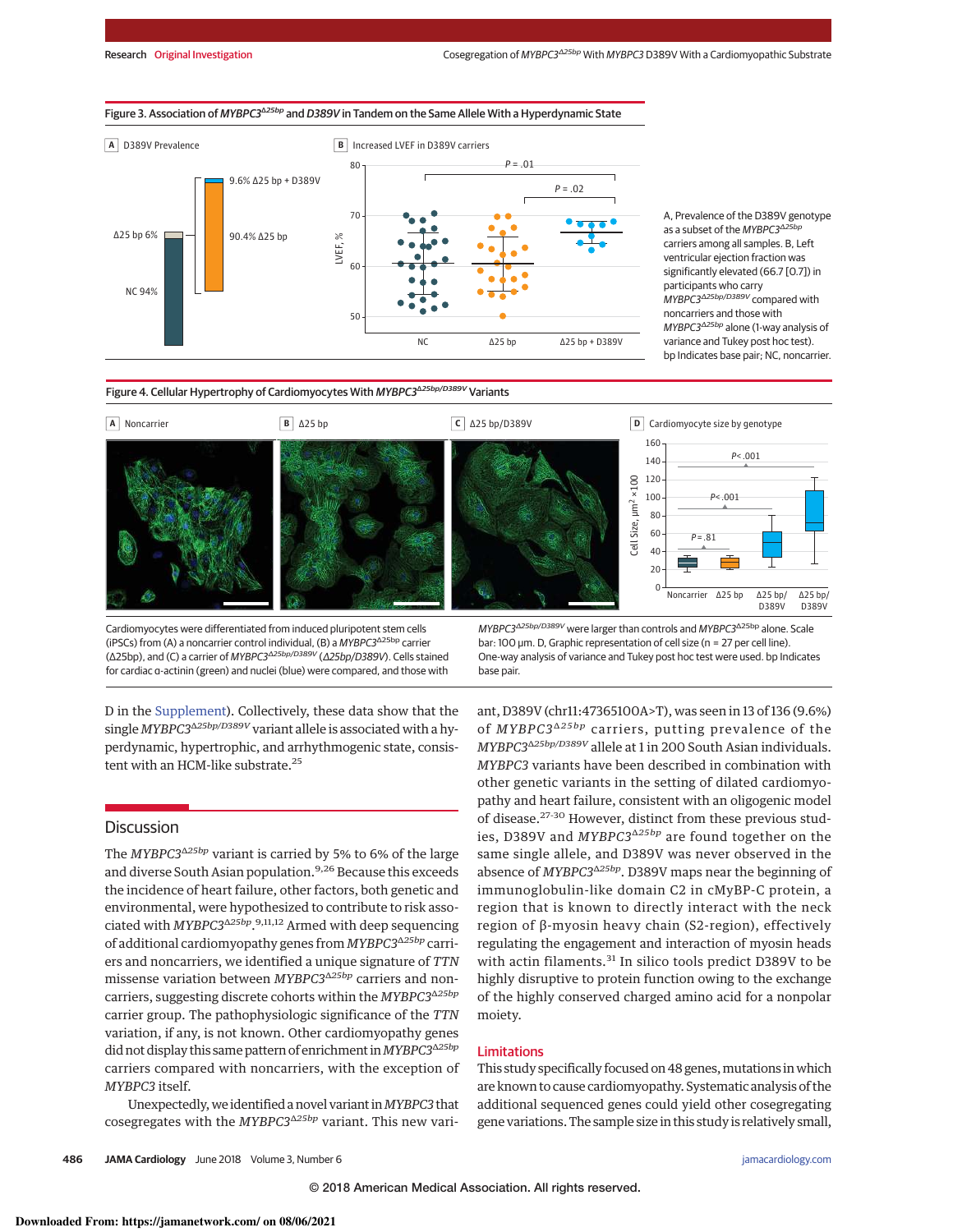but proportional considering South Asian individuals represent about 1.0% of the United States population.

# **Conclusions**

 $\emph{MYBPC3}^{\Delta25bp}$  in the context of D389V may be an important marker of cardiac health. MYBPC3<sup>Δ25bp/D389V</sup>, especially when combined with additional cardiac stressors, could prove suitable substrate for cardiomyopathy development and heart failure. Specifically, those with single MYBPC3Δ25bp/D389V allele had

#### ARTICLE INFORMATION

**Accepted for Publication:** February 17, 2018.

**Published Online:** April 11, 2018. doi:10.1001/jamacardio.2018.0618

**Author Affiliations:** Heart, Lung and Vascular Institute, Department of Internal Medicine, University of Cincinnati, Cincinnati, Ohio (Viswanathan, Kandoi, Schwanekamp, Becker, Sadayappan); Department of Cell and Molecular Physiology, Loyola University Chicago, Maywood, Illinois (Viswanathan, Jagadeesan, Kandoi, Sadayappan); Center for Genetic Medicine, Northwestern University, Chicago, Illinois (Puckelwartz, McNally); National Heart Research Institute Singapore (Mehta, Ramachandra, Wong, Shim); Cardiovascular Academic Clinical Program, DUKE-NUS Medical School, Singapore (Mehta); PSC and Phenotyping Laboratory, Victor Chang Cardiac Research Institute, Sydney, Australia (Mehta); Cardiovascular and Metabolic Disease Innovative Medicines and Early Development Unit, AstraZeneca Research and Development, Gothenburg, Sweden (Fritsche-Danielson, Bhat, Knöll); Cardiovascular and Metabolic Disorders Program, DUKE-NUS Medical School, Singapore (Wong, Shim); Department of Cardiology, National Heart Centre Singapore, Singapore (Wong, Tang); Department of Biotechnology, Indian Institute of Technology Madras, Chennai, Tamilnadu, India (Kandoi, Verma); Department of Public Health Sciences, Loyola University Chicago, Maywood, Illinois (Kuffel, Zilliox); Computation Institute, The University of Chicago, Chicago, Illinois (Pesce); Divison of Hematology and Oncology, University of Illinois at Chicago (Durai, Molokie); St Elizabeth Physicians Heart and Vascular, Florence, Kentucky (Suresh); Heart Institute, Cincinnati Children's Hospital, Cincinnati, Ohio (Khoury); Marcella Niehoff School of Nursing, Loyola University Chicago, Maywood, Illinois (Thomas); Department of Cardiology and Echocardiography and Cardiographics, Loyola University Chicago, Maywood, Illinois (Sanagala); Integrated Cardio-Metabolic Centre, Myocardial Genetics, Karolinska Institutet, University Hospital, Heart and Vascular Theme, Stockholm, Sweden (Knöll); Associate Editor for Translational Science,*JAMA Cardiology* (McNally).

**Author Contributions:** Drs Sadayappan and McNally had full access to all the data in the study and take responsibility for the integrity of the data and the accuracy of the data analysis. Drs Viswanathan, Puckelwartz, Mehta, and Ramachandra contributed equally. Drs Knöll, Shim, McNally, and Sadayappan contributed equally as senior authors.

*Concept and design:* Viswanathan, Fritsche-Danielson, Bhat, Kuffel, Zilliox, Durai, Knoll, Shim, McNally, Sadayappan. *Acquisition, analysis, or interpretation of data:* Viswanathan, Puckelwartz, Mehta, Ramachandra, Jagadeesan, Bhat, Wong, Kandoi, Schwanekamp, Kuffel, Pesce, Zilliox, Durai, Verma, Molokie, Suresh, Khoury, Thomas, Sanagala, Tang, Becker, Knoll, McNally, Sadayappan.

*Drafting of the manuscript:* Viswanathan, Puckelwartz, Mehta, Ramachandra, Kandoi, Kuffel, Durai, Khoury, Thomas, Knoll, Shim, McNally, Sadayappan.

*Critical revision of the manuscript for important intellectual content:* Viswanathan, Puckelwartz, Jagadeesan, Fritsche-Danielson, Bhat, Wong, Kandoi, Schwanekamp, Pesce, Zilliox, Durai, Verma, Molokie, Suresh, Khoury, Thomas, Sanagala, Tang, Becker, Knoll, McNally, Sadayappan. *Statistical analysis:* Viswanathan, Puckelwartz,

Jagadeesan, Pesce, Durai, Khoury, McNally, Sadayappan.

*Obtained funding:* Ramachandra, Bhat, Wong, Knoll, McNally, Sadayappan. Administrative, technical, or material support: Viswanathan, Puckelwartz, Mehta, Jagadeesan, Fritsche-Danielson, Wong, Kandoi, Schwanekamp, Kuffel, Pesce, Zilliox, Durai, Verma, Molokie, Thomas, Sanagala, Becker, Sadayappan. *Supervision:* Jagadeesan, Wong, Zilliox, Durai, Verma, Suresh, Thomas, Knoll, Shim, McNally, Sadayappan.

**Conflict of Interest Disclosures:** All authors have completed and submitted the ICMJE Form for Disclosure of Potential Conflicts of Interest. Dr McNally provides consulting services to AstraZeneca unrelated to the content of this manuscript. No other disclosures are reported.

**Funding/Support:** Funding for genome-phenome analysis was provided by the American Heart Association Cardiovascular Genome-Phenome Study (15CVGPSD27020012) and Catalyst (17CCRG33671128) (Dr Sadayappan) and Postdoctoral Fellowship (17POST33630157) (Dr Viswanathan). Drs McNally, and Shim, and Sadayappan received research funding from AstraZeneca Inc for the iPSC studies. Dr Sadayappan was supported by National Institutes of Health grants R01HL130356, R01HL105826, and K02HL114749. Drs McNally and Puckelwartz were supported by National Institutes of Health grant HL128075. Dr Schwanekamp was supported by T32 National Institutes of Health grant HL125204. Part of the study was supported by the National Research Foundation Singapore (NRF-CRP-2008-02), National Medical Research Council (NMRC/BNIG/1074/2012), Goh Foundation

increased LVEF. The hyperdynamic phase of HCM is recognized as an early feature of HCM, and despite an appearance of hyperperformance is one that is deceivingly energetically unfavorable.25,32,33 At a cellular level, iPSC-derived cardiomyocytes with MYBPC3<sup> $\triangle$ 25bp/D389V</sup> had hypertrophy and increased frequency of abnormal  $Ca^{2+}$  transients.  $Ca^{2+}$  hypersensitivity and hyperdynamic ventricles are viewed as an early compensation or adaptation for the unfavorable energetic state and altered myocyte signaling.<sup>34</sup> Importantly, this hyperdynamic state in HCM is viewed as a target for drug development and intervention.<sup>35</sup>

> (Singapore) Duke-NUS Graduate Medical School (GCR/2013/008, GCR/2013/010 and GCR/2013/ 011), SingHealth Foundation (SHF/FG569P/2014 and SHF/FG630S/2014), and Biomedical Research Council Singapore (BMRC13/1/96/19/686A). Dr Knöll is supported by the Fondation LeDucq, Deutsche Forschungsgemeinschaft and Hjärt och Lungfonden, Sweden.

> **Role of the Funder/Sponsor:** The funding sources had no role in the design and conduct of the study; collection, management, analysis, and interpretation of the data; preparation, review, or approval of the manuscript; and decision to submit the manuscript for publication

> **Disclaimer:** Dr McNally is the Associate Editor for Translational Science of*JAMA Cardiology*. She was not involved in the evaluation or decision to accept this article for publication.

**Additional Contributions:** We thank Anuja Chitre, BS, Chong Hui Lua, BS, and Pritpal Singh, PhD, DUKE-NUS Medical School, Singapore, for their assistance in induced pluripotent stem cell maintenance and cardiomyocyte differentiation. They were funded through national competitive grants and they did not receive funding from other sponsors and agencies in their line of work. We thank Biobanking and Next Generation Sequencing core services of the NHRIS for providing genomic DNA of patients for initial screening and genomics analysis, respectively. We thank US South Asian individuals and various Tamil, Patel, Telugu, Hindu Heritage, Kongu and Malayalam associations in the United States for their support in collecting samples and performing the study.

#### **REFERENCES**

**1**. Maron BJ. Hypertrophic cardiomyopathy: an important global disease. *Am J Med*. 2004;116(1): 63-65.

**2**. Gersh BJ, Maron BJ, Bonow RO, et al; American College of Cardiology Foundation/American Heart Association Task Force on Practice; American Association for Thoracic Surgery; American Society of Echocardiography; American Society of Nuclear Cardiology; Heart Failure Society of America; Heart Rhythm Society; Society for Cardiovascular Angiography and Interventions; Society of Thoracic Surgeons. 2011 ACCF/AHA guideline for the diagnosis and treatment of hypertrophic cardiomyopathy: a report of the American College of Cardiology Foundation/American Heart Association Task Force on Practice Guidelines. *J Thorac Cardiovasc Surg*. 2011;142(6):e153-e203.

**3**. Maron BJ. Hypertrophic cardiomyopathy: a systematic review.*JAMA*. 2002;287(10):1308-1320.